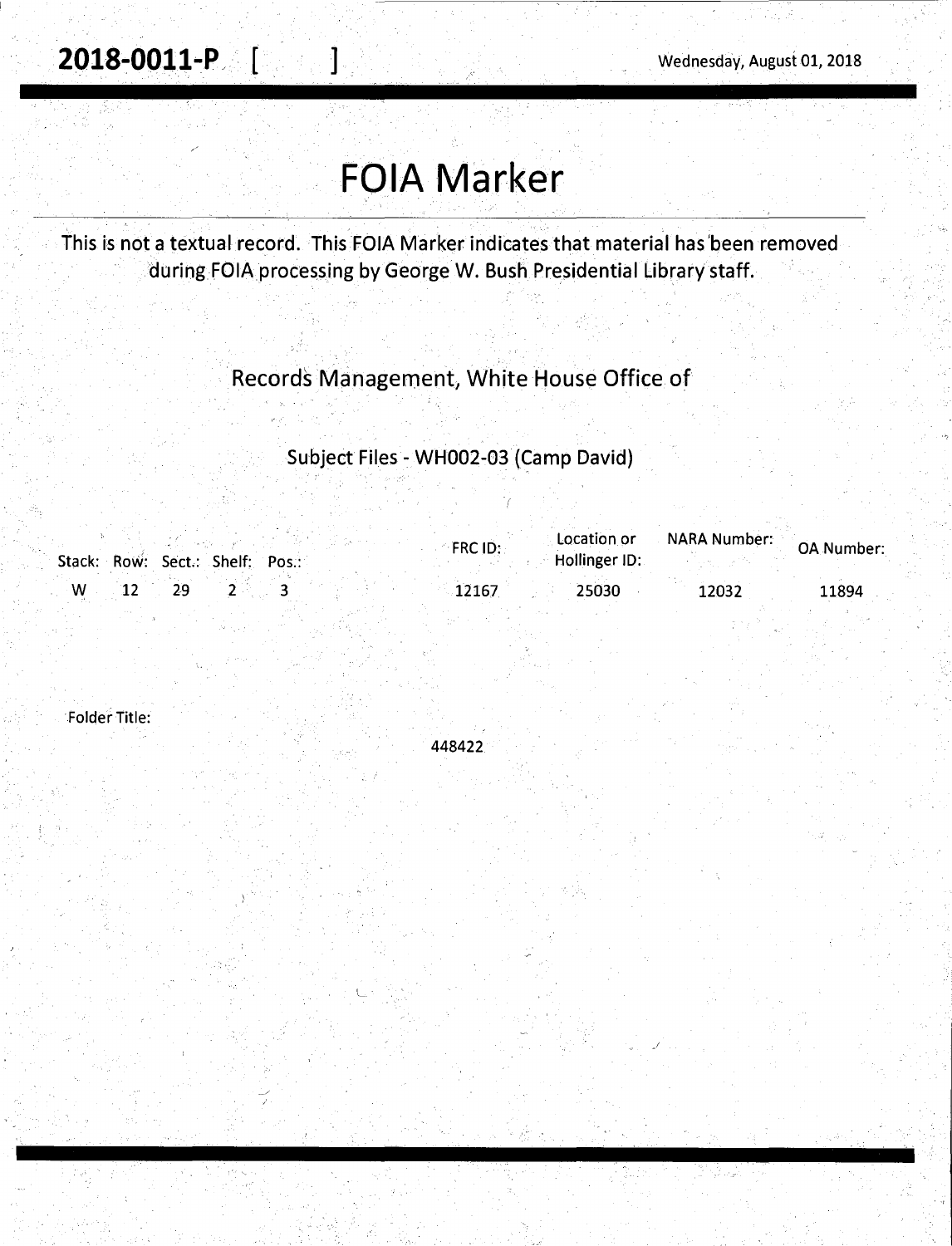## **Good, Terry W.**

**From: Sent: To: Subject:** 

Cragg, Jacqueline C. Tuesday, August 19, 2003 2:27 PM Good, Terry W.; Gambatesa, Linda M. **Guest List** 

I was able to find the Camp David guest list as distributed by the AP on 1/18/2003. I could not find the underlying WH press release:

1

 $TTOTOAC$ 

WH-00 2-03



Guests.RTF (10 KB)

Here is the AP wire story:

Jacqui Cragg EEOB Library x57000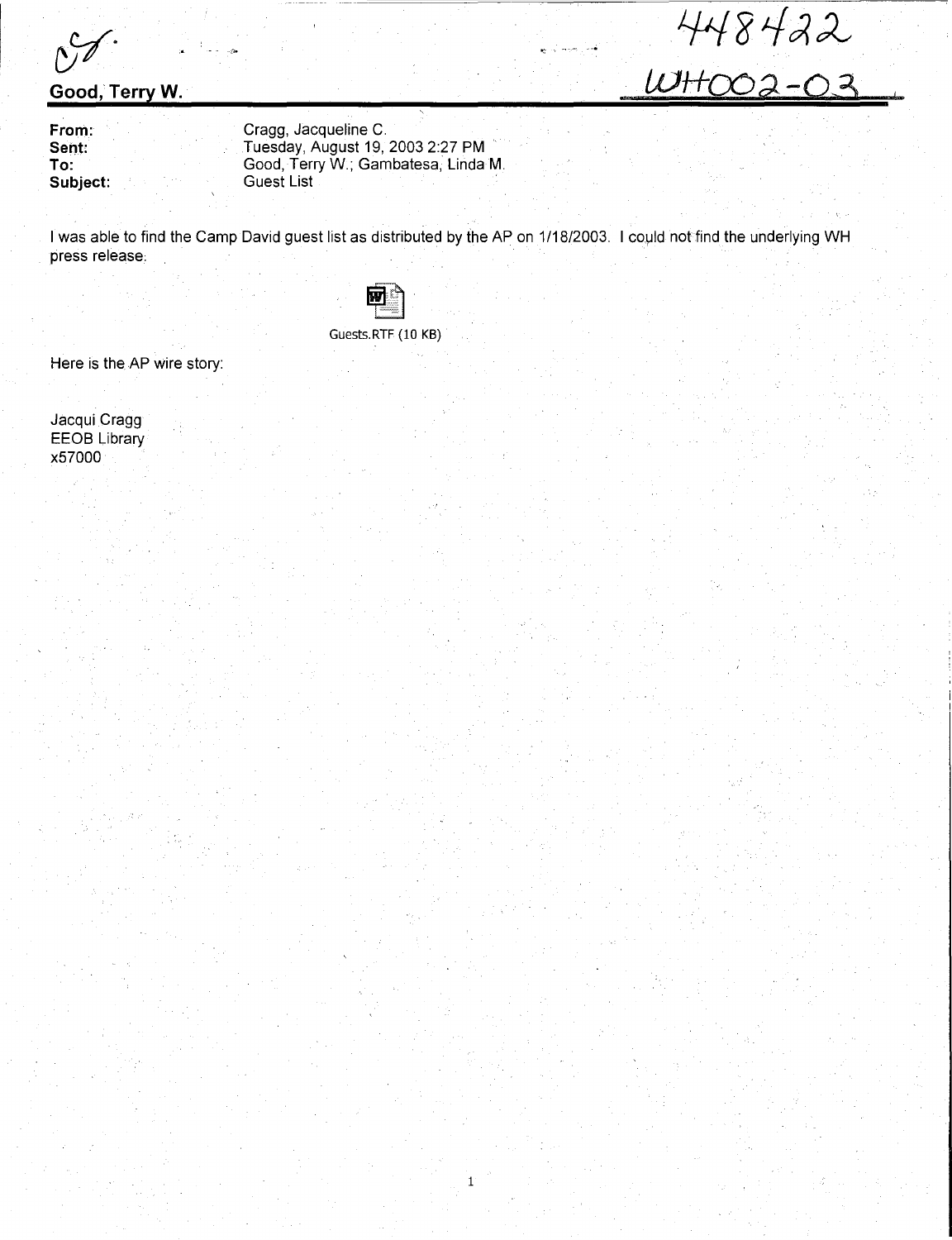Copyright 2003 Associated Press Associated Press Online

## **January** 18, 2003 Saturday

SECTION: WASHINGTON DATELINE

LENGTH: 1033 words

HEADLINE: List: Bush's **Camp David Overnight Guests** 

 $\zeta$ 

·BYLINE: The Associated Press

BODY:

President and Mrs. Bush's overnight guests at Camp David between Jan. 20, 2001, and Dec. 31, 2002, according to the White House press office:

Barbara Bush

President George H.W. Bush and First Lady Barbara Bush

Florida Gov. Jeb Bush; Colurnba Bush and family

Jenna Bush

Marvin and Margaret Bush and family

Neil and Sharon Bush and family

Chris Ellis and family

John and Susan Ellis and family

Bobby and Doro Koch and famjly

Danny and Trisha Koch and family

Scott and Jan Pierce

Jenna Welch

Mary Mark Welch

Robert Welch

Others:

Energy Secretary Spencer Abraham, Jane Abraham and family FEMA Director Joe Allbaugh, Diane Allbaugh and family

Scott Andrews, family friend

Fonner Rep. DickArmey, R-Texas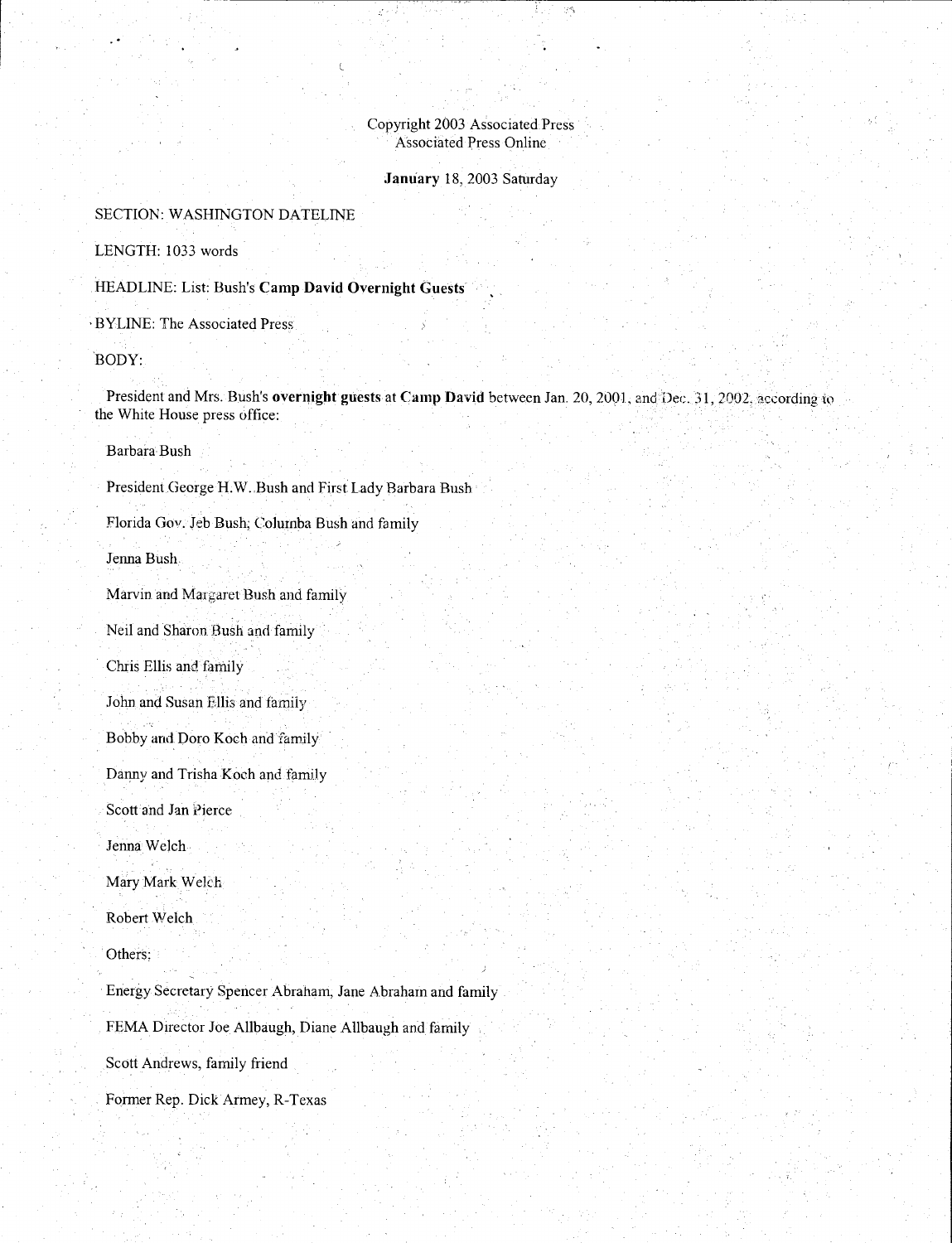Attorney General John Ashcroft and Janet Ashcroft

Ambassador Roy Austin and Glynis Austin

Spanish Prime Minister Jose Maria Aznar and Mrs. Aznar

\_Lori Baer, family friend

Lonnie and Andi Ball; Andi Ball is Mrs. Bush's chief of staff.

White House communications director Dan Bartlett and Allyson Bartlett

David and Trish Bearden, family friends

Friends Roland and Lois Betts and family; Roland Betts is a Bush campaign fund-raiser

Robert and Constance Birge, friends

British Prime Minister Tony Blair and Cherie Blair

Ken Blasingame, interior designer who decorated the Bushes' private quarters in the Texas governor's mansion and White House.

Rep. Roy Blunt, R-Mo.

Josh Bolten, White House deputy chief of staff

Christopher Brown and Jane Beddall, friends

Nick Calio, former White House chief laison to Congress, and Lydia Calio and family

Alistair Campbell, press aide to British Prime Minister Tony Blair

White House chief of staff Andrew Card and the Rev. Kathleen Card

Vice President Dick Cheney and Lynne Cheney

Jane Clarke. friend

Kenneth Cohen, Bush donor

Rex Cowdry, a medical consultant; and Donna Patterson

Rep. Christopher Cox, R-Calif.

Sen. Larry Craig, R-ldaho

Professional golfer Ben and Julie Crenshaw, family friends

R\:P· Barbara Cubin, R-Wyo.

Office of Management and Budget Director Mitch Daniels, Cheri Daniels and family

Rep. Tom Davis, R-Va.

House Majority Leader Tom DeLay, R-Texas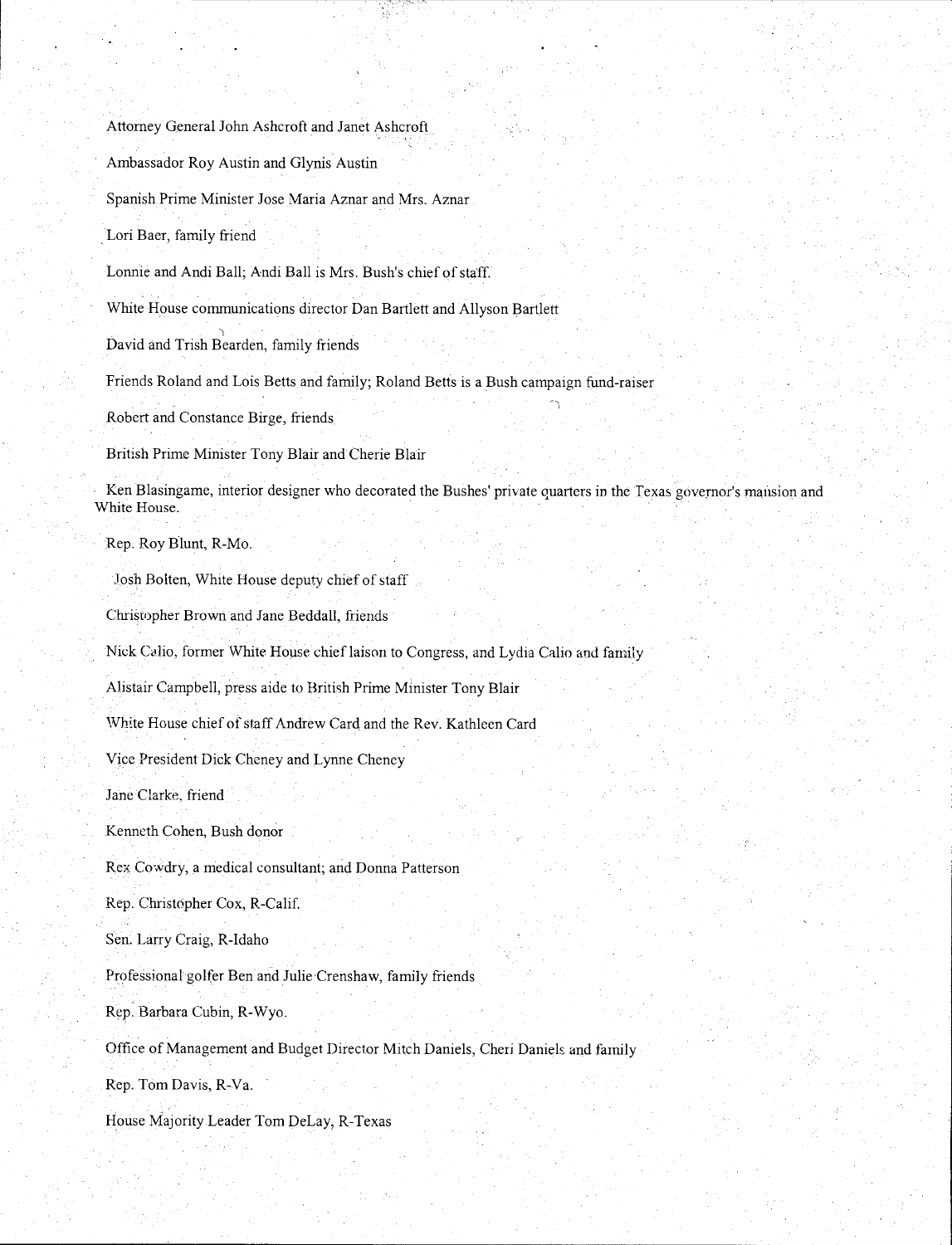Rep. David Dreier, R-Calif. Ambassador Donald Ensenat, Taylor Ensenat and family Ashley Estes, presidential assistant Bush donor Don Etra and Paula Etra Commerce Secretary Donald Evans, Susie Evans and family White House press secretary Ari Fleischer Bush fund-raiser Jim Francis and Debbie Francis Gen. Tommy Franks Bush campaign and Republican fund-raiser Brad Freeman Senate Majority Leader Bill Frist, R-Tenn. Bush donor Greg Gallico and Stephanie Gallico Don.and Linda Gambatesa, staff Billy and Regan Gammon, friends, Stephen and Sarah Garrison, members of the White House and Mrs. Bush's staff White House speechwriter Mike Gerson and Dawn Gerson and family Ramon Gil, Casares, director of Spanish International and Defense Department White House counsel Al Gonzales and Rebecca Gonzales Blake Gottesman, presidential aide Sen. Judd Gregg, R-N.H., and Kathy Gregg Robert and Helen Guthrie, friends Deputy national security adviser Steve Hadley and Ann Hadley and family Albert and Jackie Hawkins and family Israel Hernandez, White House staffer Jerry Hughes, former presidential counselor Karen Hughes and family Interior Secretary Gale Norton and John Hughes Sen. Kay Bailey Hutchison, R-Texas House Speaker Dennis Hastert, R-Ill. Housing and Urban Development Deputy Secretary Alphonso Jackson and Marcia Jackson,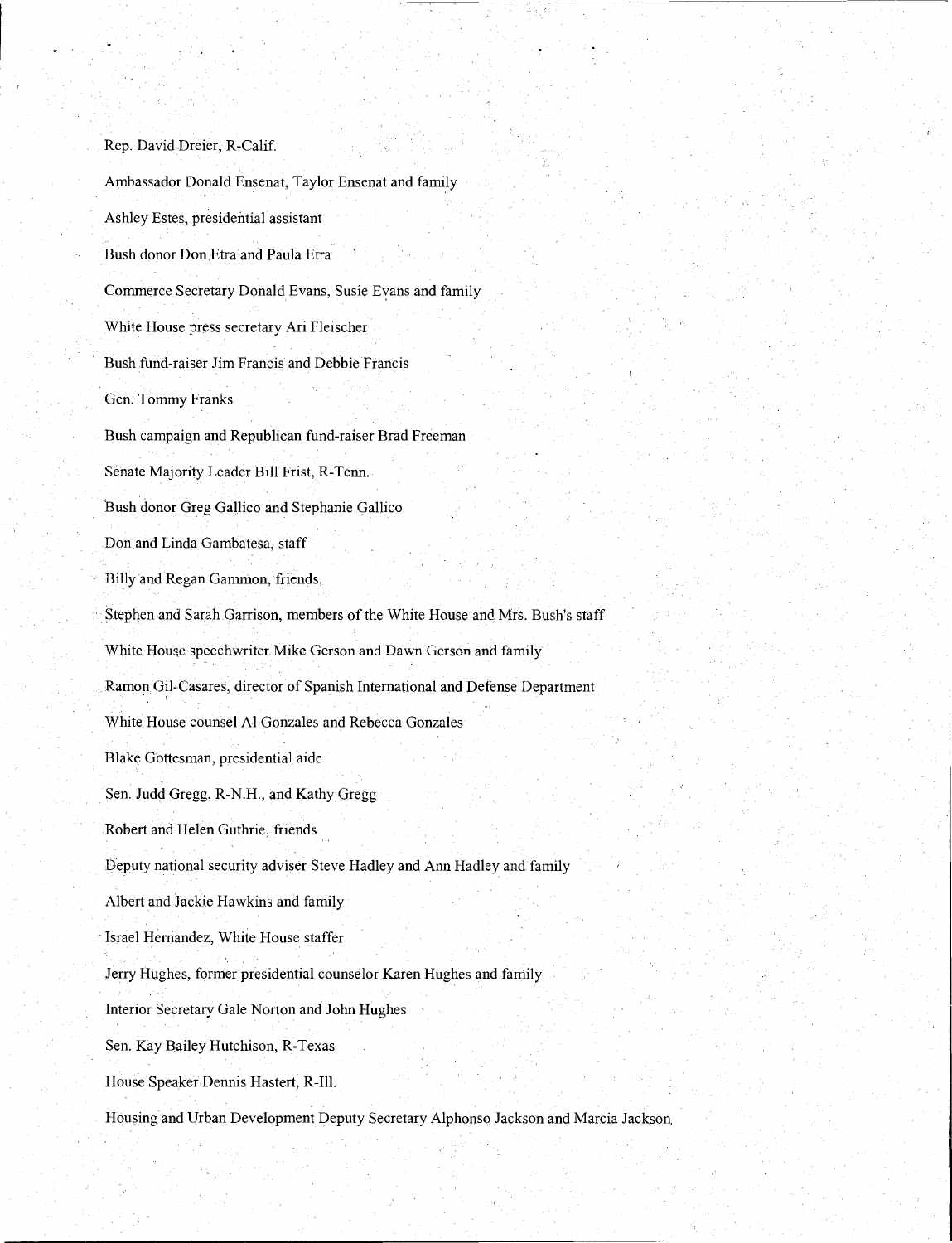White House personnel director Clay Johnson and Anne Johnson Coddy Johnson, friend Kelley Johnson, friend Terry and Liz Johnson, friends Brett Kavanaugh, White House staffer Britt and Margie Kolar, friends Lindsey Kozberg, White House staffer Texas House Speaker Pete Laney and Nelda Laney Lewis "Scooter" Libby, assistant to Bush and chief of sfaff to Vice President Dick Cheney Former White House economic adviser Larry Lindsey and Sue Lindsey Sen. Trent Lott, R-Miss. Dee and Adair Margo, friends Housing and Urban Development Secretary Mel Martinez and Kitty Martinez Mary Matalin, former top public relations strategist to Vice President Dick Cheney Robert and Mimi McCallum, friends Sen. Mitch McConnell, R-Ky. and Labor Secretary Elaine Chao .Ken Mehlman, White House political director Ambassador Chris Meyer Harriet Miers, staff secretary Transportation Secretary Norman Mineta and Danealia Mineta Megan Moran, former staffer Egyptian President Mohamed Hosny Mubarak Garnal Mubarak. FBI Director Robert Mueller and Ann Mueller Marguerite Murer, friend Gen. Richard Myers Sen. Don Nickles, R-Okla. Bush fund-raiser Joe O'Neill and Jan O'Neill, friends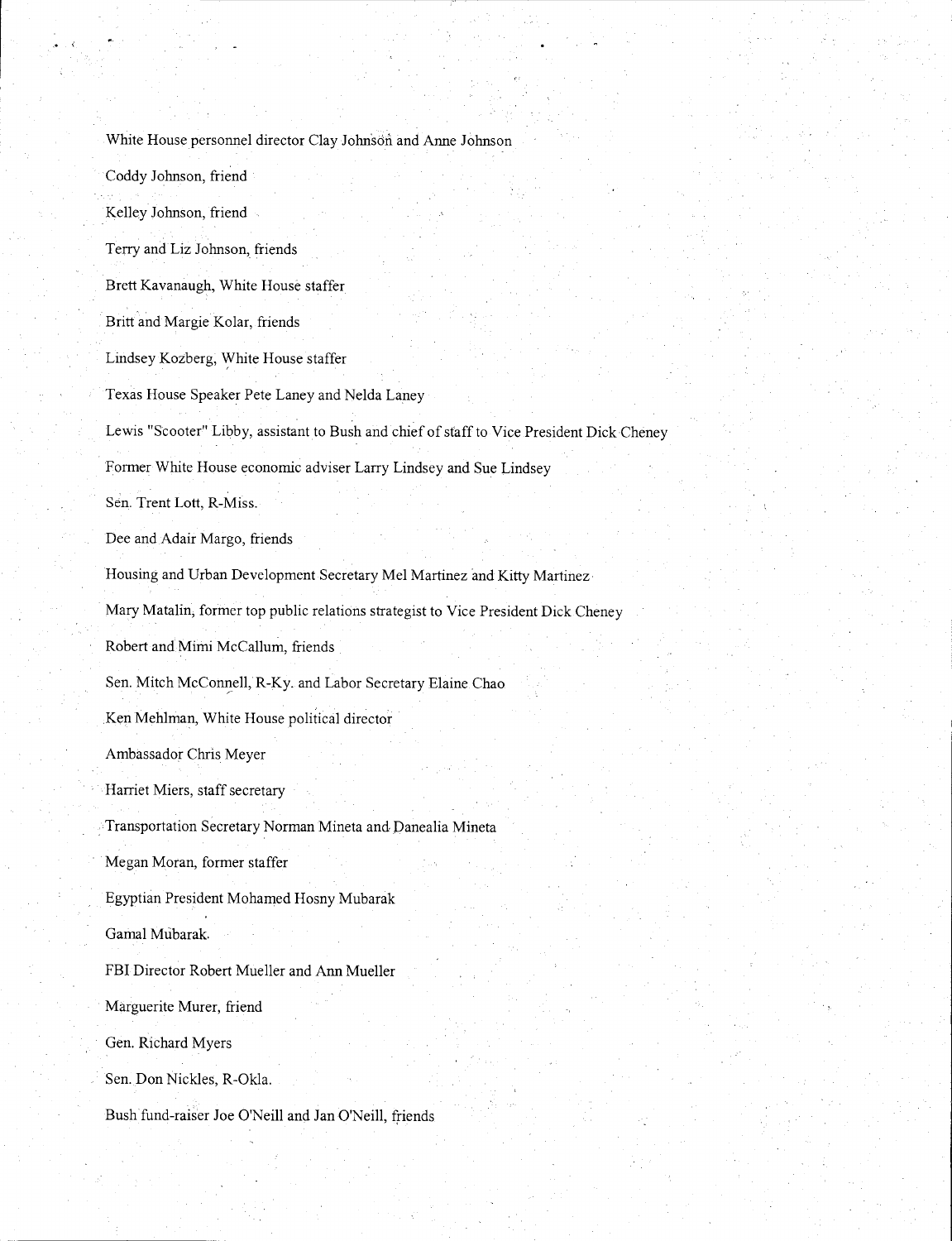Former Treasury Secretary Paul O'Neill and Nancy O'Neill Education Secretary Rod Paige Gerry Parsky, head of Bush's 2000 California campaign, and Robin Parsky New York Gov. George Pataki and Libby Pataki Marshall Persinger, friend Rep. Rob Portman Secretary of State Colin Powell and Alma Powell James Powell, decorator Jonathan Powell Veterans Affairs Secretary Anthony Principi and Elizabeth Principi Rep. Deborah Pryce Gov, Mark Racicot Dr. Condoleezza Rice Gov. Tom Ridge, Michele Ridge and family Bush fund-raiser Rusty Rose and Deedie Rose, friends Bush political adviser Karl Rove and Darby Rove and family Penny Royall, friend Defense Secretary Donald Rumsfeld and Joyce Rumsfeld Muhammad and Mary Saleh, friends Sen. Rick Santorum John Sawers, with Blair delegation Tom Schmidt, friend Don and Cheryl Schollander, friends Carrie Southworth, friend Sen. Arlen Specter White House staffer Margaret Spellings and family Ambassador Craig and Debbie Stapleton CIA Director George Tenet